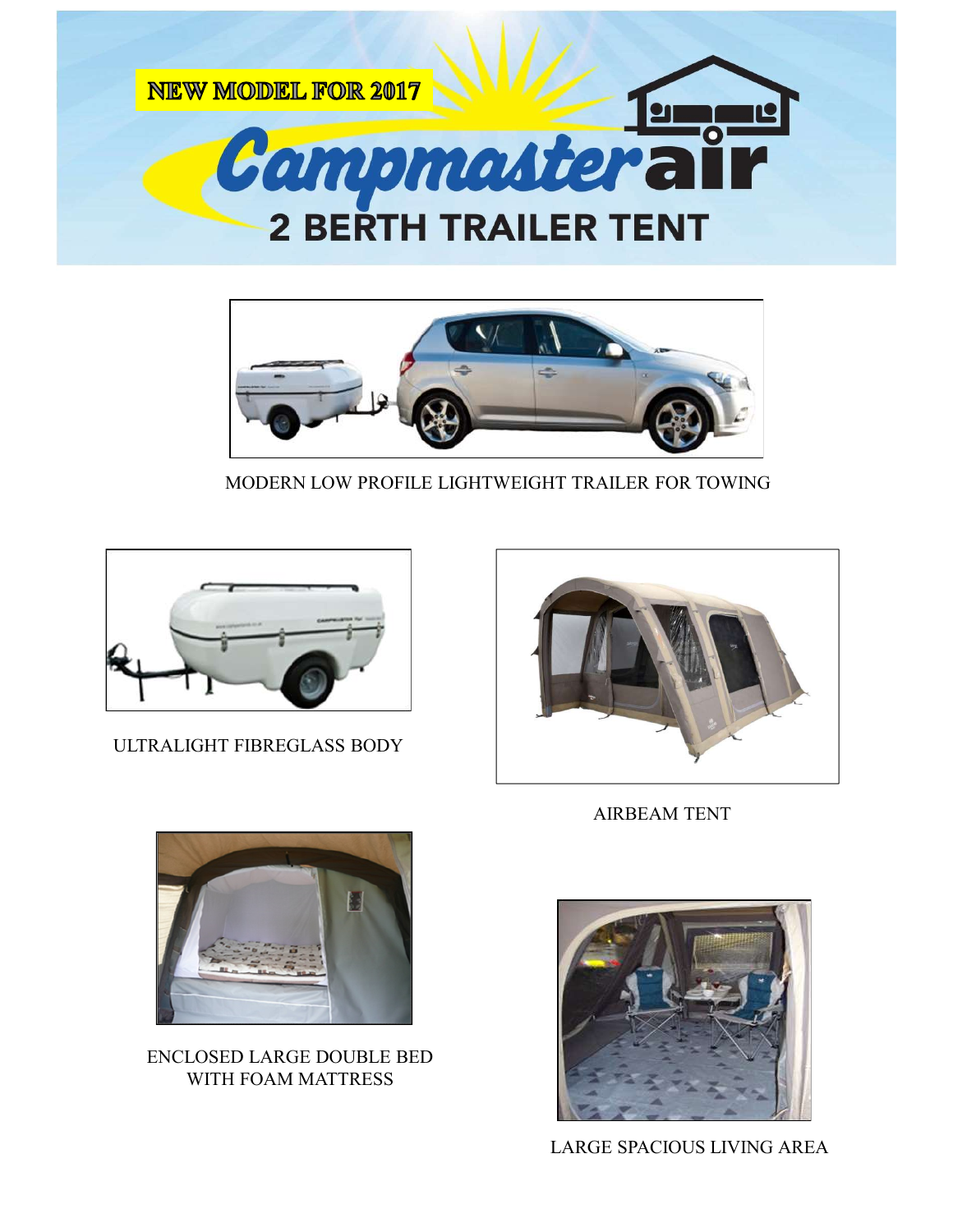#### DESIGN

If you're not as mobile as you used to be or are a seasoned camper feed up with faffing about with framework, the Airbeam inflatable tent will make life easy again. Meanwhile, the offground sleeping, luxury mattress and sealed bedroom will let you sleep in comfort and bug-free for those who want to get into camping without going completely back to basics.

Designed from the start with ease and comfort in mind, the new Campmaster Air is intended to open the joys of Trailer Tent camping to a new group of people. Combining the ease and simplicity of an inflatable tent with an ultra-compact, lightweight trailer. Whether you're novice campers or uncertain about towing the Campmaster Air will give you the gentlest introduction to both worlds and ensure you happily keep coming back for more



### TRAILER

As one of the most compact and lightweight tent trailers available, the Campmaster Air's minimal side profile mean side winds and snaking are simply not an issue and at only 1 metre wide you have no worries about going wide around bends or the trailer cutting corners. It will stay within the wheel tracks of the car in all but the tightest of Alpine hairpins. As one of the most compact and lightweight tent trailers<br>side winds and shallele, the Campmaster Air's minimal side profile nean<br>side winds and shalling are simply not an issue and at only 1<br>metre wide you have no worries

The miniature dimensions mean there is no vision obstruction and its extreme low weight make for pleasurable towing and mean any modern road car will deal with hills with ease. Novice towers will find the Campmaster easy to handle and experienced towers will feel a burden lifted.

#### MULTIPURPOSE

Although the Campmaster AIR is predominantly a full blown trailer tent, by removing 4 bed bolts you have a fully functional 600 Ltr luggage trailer for a multitude of uses.

inner tent and storage bag so you can use the tent on its own if required.





### STORAGE WHEN NOT IN USE

The minimal dimensions also mean minimal storage and the fibre-glass body can never rot or corrode. With care its suitable for outside storage, or otherwise will take up minimal space in the garage, the Campmaster is durable, weatherproof and almost maintenance free. There are also an end storage bracket and an outdoor storage cover available as optional extras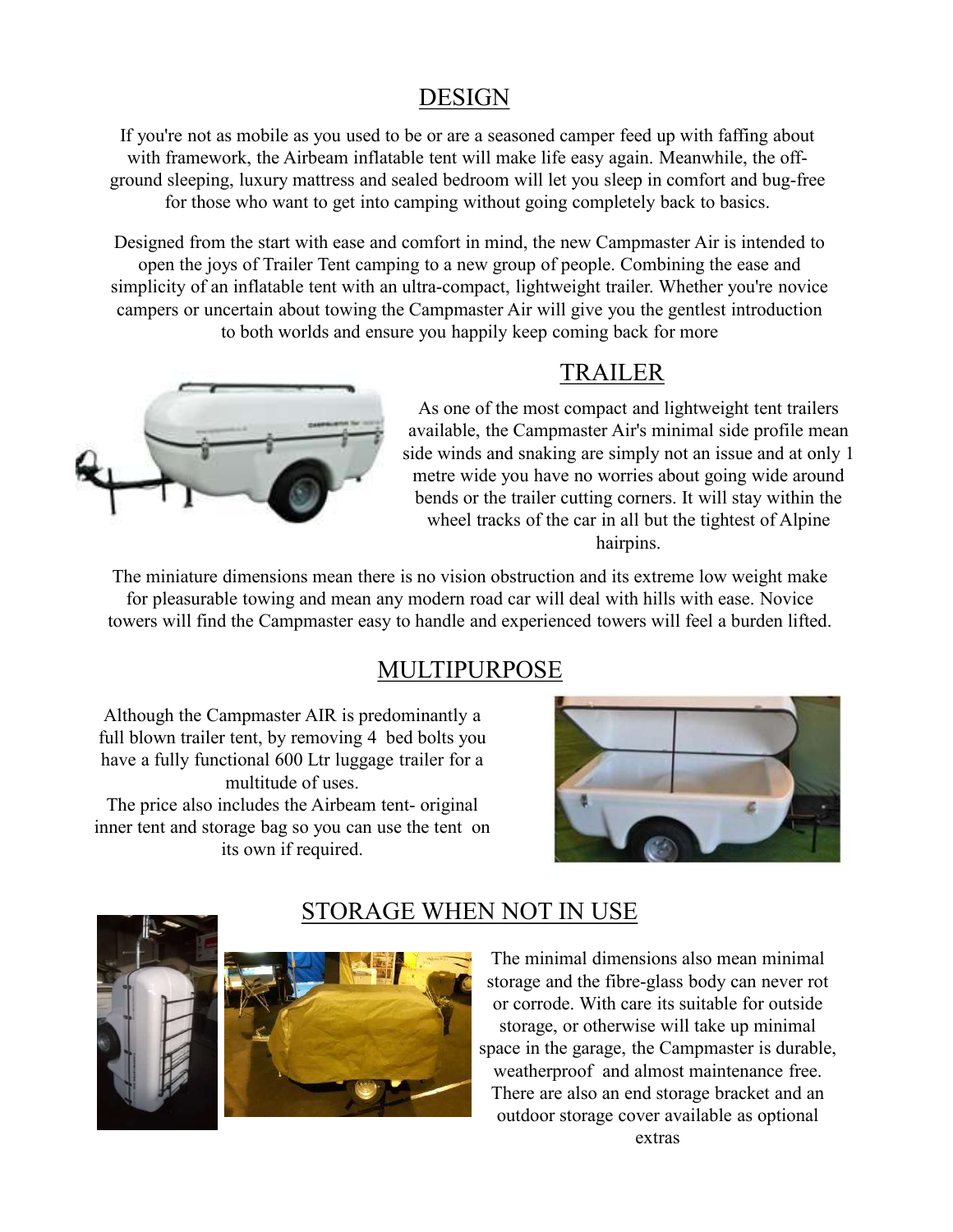# TENT



The starting point for the Campmaster Air is a specially modified version of an Airbeam tent from one of the market leaders. Specially selected for its high quality polycotton outer which combines warmth, breathability and durability. The traditional feel canvas ensures the Campmaster remains cool and comfortable on warmer days and combines with the sealed groundsheet and cotton inner to retain heat through the night. Complete with built in canopy the tent has only 4 inflatable beams so pitching couldn't be easier.

The price includes the innertent and bag so you can use the Airbeam as a proper tent.

## BEDROOM AREA

One of the key attractions of Trailer Tents over 'basic' camping is sleeping off the ground on a warm, soft bed. And so the Campmaster Air delivers with a full double 4' 6" bed on luxury foam which cushions and insulates. Set in a zip sealed inner tent with steep, vertical walls which ensure the Campmaster bedroom never feels claustrophobic and made from thick natural cotton to retain heat and remain snug.

There are no mid-night stumbles across the campsite with the Campmaster Air with a bedside toilet chamber and private dressing room next to the bedroom.



To increase comfort and storage within the tent there are several optional extras such as bed skirt pockets, memory foam topper and divider walls with mirror etc.



# LIVING AREA

of the d. And so the<br>
the 4' 6" bed on luxury<br>
a zip sealed inner tent<br>
Campmaster bedroom<br>
thick natural cotton to<br>
the campsite with the<br>
bee and private dressing<br>
m.<br>
the tent there are several optional extras such as b tent living area is a cosy, private haven for 2 people with space for table and chairs. But pull back the window covers and find yourself surrounded by light in a bright and airy living space for during the day. Later on, sit out under the canopy for BBQs on sunny evenings and drinks on starry nights.

Looking for more space an optional extension to enclose the front canopy is also available to purchase. Almost doubling the living areas available.